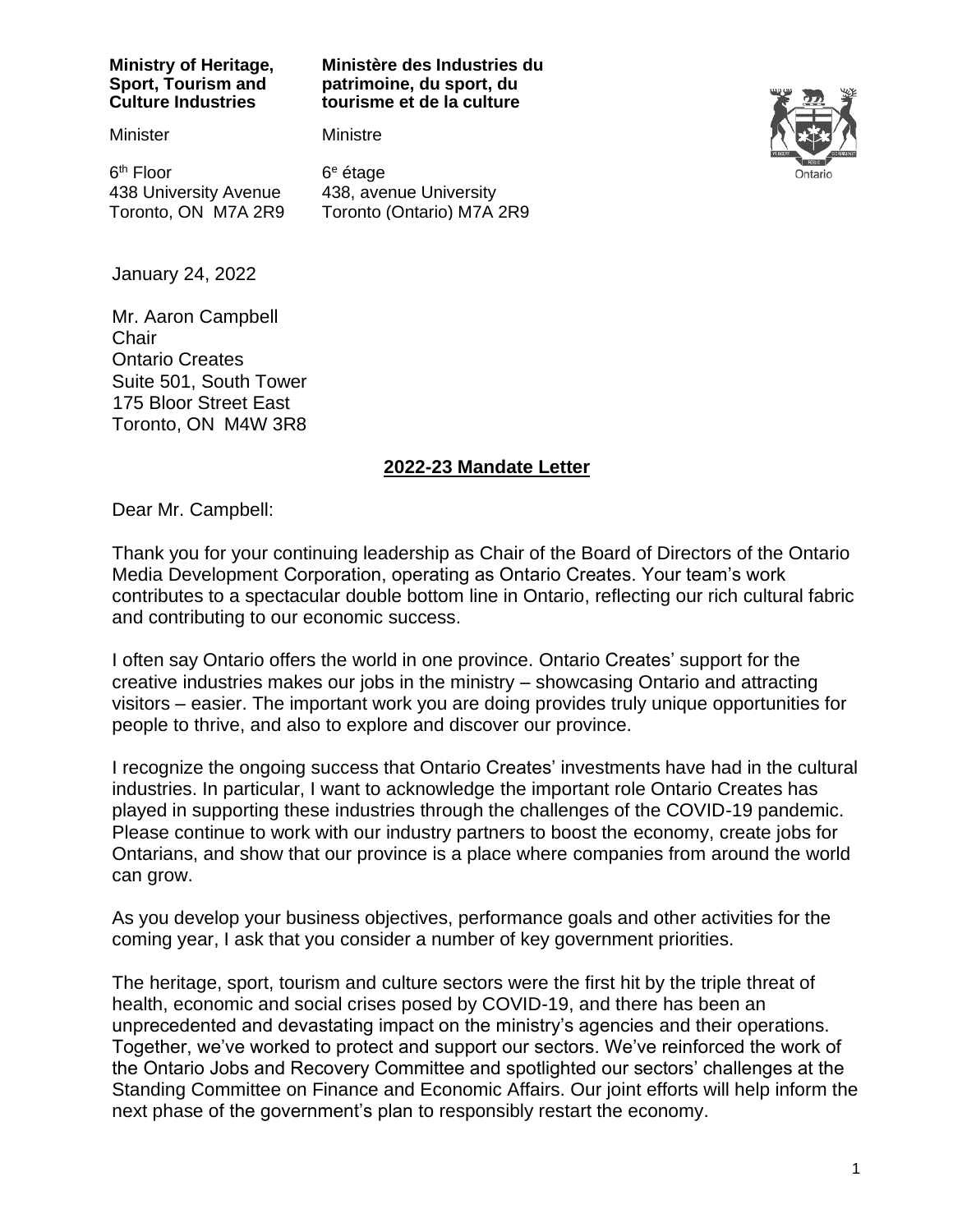In December 2020, my ministry released *Reconnecting Ontarians: Re-emerging as a Global Leader*, a white paper that discusses medium- and long-term strategies for the recovery of the heritage, sport, tourism and culture industries. After releasing the white paper, we arranged roundtable sessions with you and your agency's CEO in April and October 2021 to discuss collaborative, agency-led initiatives in support of recovery. I appreciated hearing about your successes and plans, and that you are exploring opportunities to further work with your fellow agencies and attractions.

I also established a Tourism Economic Recovery Ministerial Task Force to provide actionable guidance on the strategies, tactics and approaches the government should consider when supporting the tourism industry's economic recovery in Ontario. We need to be, and we will be, ready to welcome the world back to our province.

As part of the government of Ontario, please work with your agency's CEO to act in the best interests of Ontarians by being efficient, effective, and providing value for money to taxpayers. Our government's primary focus is to protect every life and every job we possibly can. Without healthy people, we cannot have a healthy economy. As the Chair of a provincial agency, you and the Board of Directors of Ontario Creates are responsible for setting the goals, objectives, and strategic direction of the agency within its mandate; while the agency's CEO is responsible for the day-to-day operation of the agency, including its financial, analytical, and administrative affairs as well as the leadership and management of its human resources. This includes:

## 1. **Competitiveness, Sustainability and Expenditure Management**

- operating within your agency's financial allocations
- identifying and pursuing opportunities for revenue generation, innovative practices, and/or improved program sustainability
- complying with applicable direction related to supply chain centralization and Realty Interim Measures for agency office space
- leveraging and meeting benchmarked outcomes for compensation strategies and directives
- working with the ministry, where appropriate, to advance the *Ontario Onwards Action Plan*

# 2. **Transparency and Accountability**

- abiding by applicable government directives and policies and ensuring transparency and accountability in reporting
- adhering to requirements of the Agencies and Appointments Directive, accounting standards and practices, and the *Public Service of Ontario Act* ethical framework, and responding to audit findings, where applicable
- identifying appropriate skills, knowledge and experience needed to effectively support the board's role in agency governance and accountability

# 3. **Risk Management**

- developing and implementing an effective process for the identification, assessment and mitigation of risks, including planning for and responding to health and other emergency situations, including but not limited to COVID-19
- developing a continuity of operations plan that identifies time critical/essential services and personnel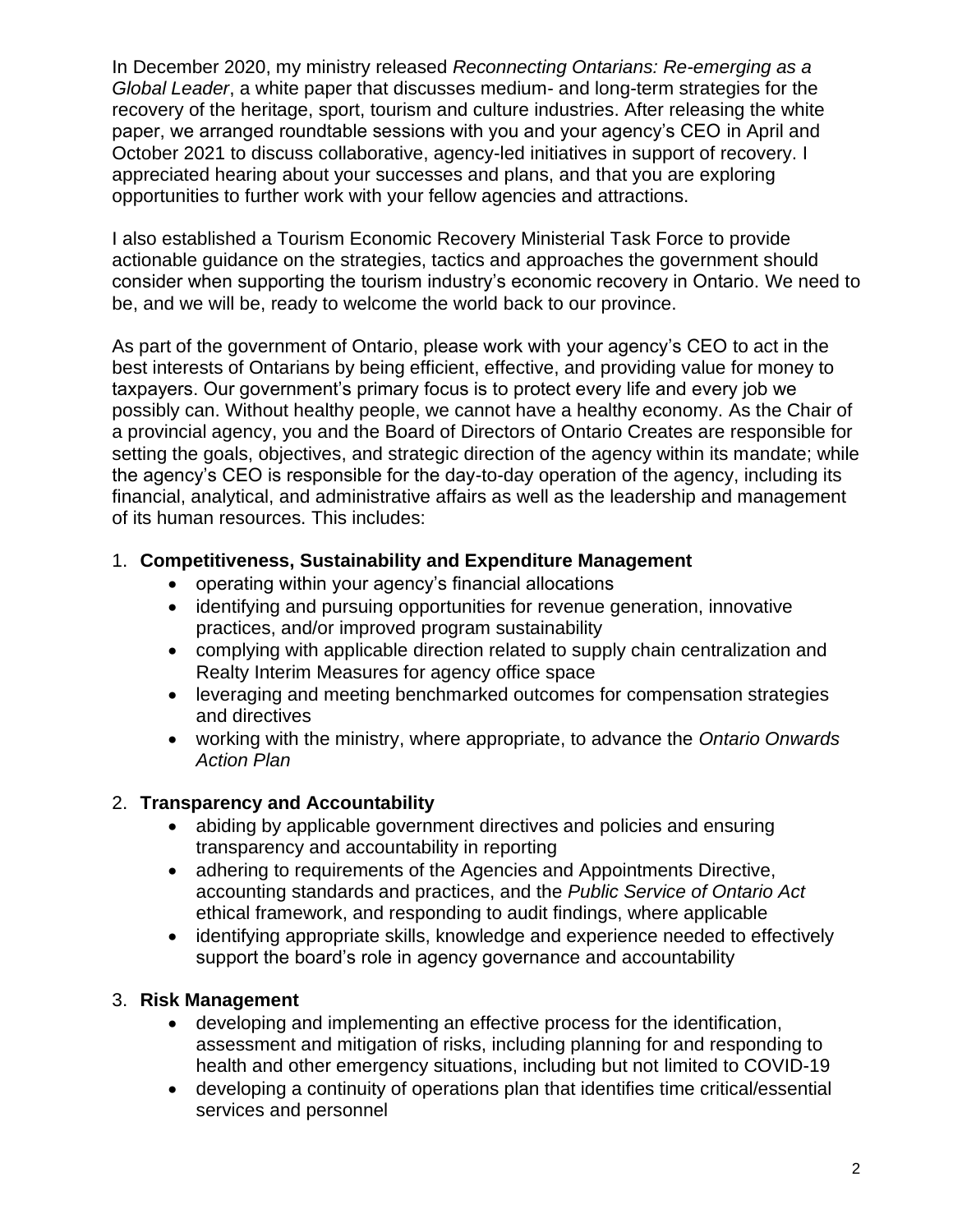### 4. **Workforce Management**

- optimizing your organizational capacity to support the best possible public service delivery
- modernizing and redeploying resources to priority areas when or where they are needed

## 5. **Data Collection**

- improving how the agency uses data in decision-making, information-sharing and reporting, including by leveraging available or new data solutions to inform outcome-based reporting and improve service delivery
- supporting transparency and privacy requirements of data work and data sharing with the ministry, as appropriate

## 6. **Digital Delivery and Customer Service**

- exploring and implementing digitization or digital modernization strategies for online service delivery and continuing to meet and exceed customer service standards through transition
- adopting digital approaches, such as user research, agile development and product management

# 7. **Diversity and Inclusion**

- developing and encouraging diversity and inclusion initiatives promoting an equitable, inclusive, accessible, anti-racist and diverse workplace
- demonstrating leadership of an inclusive environment free of harassment
- adopting an inclusion engagement process to ensure all voices are heard to inform policies and decision-making

# 8. **COVID-19 Recovery**

- identifying and pursuing service delivery methods (digital or other) that have evolved since the start of COVID-19
- supporting the recovery efforts from COVID-19

As a key ministry partner, I will rely on your help to advance ministry priorities such as promoting the arts and fuelling the creative economy, building on the success your organization has had in providing relief measures to Ontario companies in the early days of COVID-19, including working with industry and Destination Ontario to develop and promote Music Together and Ontario Live, as well as implementing strategic recovery and rebuilding initiatives such as Ready To Roll and Shop. Stream. Support. I appreciate the success that Ontario Creates has had in reducing the processing times for tax credits to get critical support to businesses sooner, and in adapting investment programs to achieve important recovery and diversity objectives.

I also ask that your agency's staff work with my ministry to ensure your objectives and business model are aligned with your mandate and government priorities, and continue to promote economic development, investment and jobs in Ontario's vibrant cultural media industry. In particular, I will be looking to Ontario Creates to ensure its programs are business-focused and tailored to the needs of its sectors. I also encourage you to continue to work in collaboration with other agencies and attractions of the ministry, where appropriate.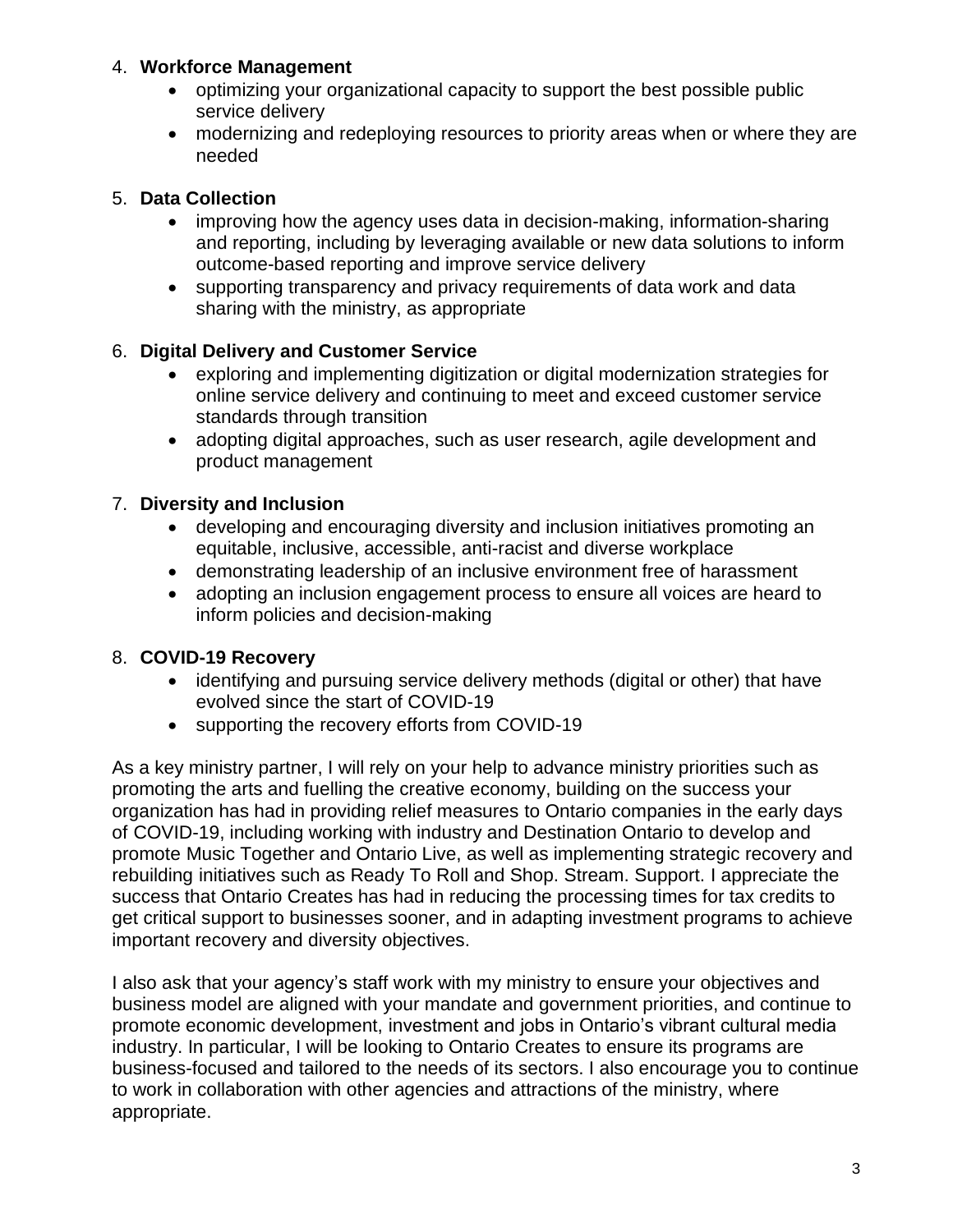The government is continuing its Red Tape and Regulatory Burden Reduction initiative to reduce the cost of complying with regulations and reduce the number of regulatory compliance requirements, including red tape, on Ontario businesses. This aligns with my request at the roundtable sessions with you and your agency's CEO earlier last year, to submit suggestions for legislative and regulatory changes that could help to reduce burdens on your agency's operations. Staff from my ministry may reach out to you to support these initiatives.

The work you do supports key government objectives by promoting, enhancing, and leveraging investment, jobs and original content creation in the province's book publishing, film and television, interactive digital media, magazine publishing and music industries. I ask that you ensure your agency continues delivering this important work in a manner consistent with government priorities. I also ask that you continue to engage the ministry to ensure alignment with government policies, directions and expectations related to supporting the sector's recovery and promoting its long-term viability.

Please continue to keep my ministry informed of key activities and initiatives, as described in your Memorandum of Understanding (MOU). In particular, please ensure staff from the ministry are made aware of all planned events or issues, including contentious matters, public communication strategies and publications, and stakeholder and other public consultations and discussions. As we move forward, it will be important to continue to work closely together, including taking a coordinated approach to communications, so that when it is safe to welcome the world back to our province, we are ready.

In this regard, I ask that you and your Board keep the following in mind:

- I recognize that the Ontario Media Development Corporation was continued as a corporation pursuant to Ontario Regulation 672/00 and that its affairs are under the control of its Board of Directors.
- Ontario Creates is not, however, autonomous of government:
	- $\circ$  It is a Crown Agency.
	- o The Board requires my approval, as Minister, to pass by-laws and resolutions.
	- o The Board is appointed by the Lieutenant Governor in Council.
	- o Ontario Creates cannot do things such as hold property, borrow money or pledge assets without approval from the Lieutenant Governor in Council.
	- $\circ$  The Board must adhere to the above-mentioned Agencies and Appointments Directive, which makes repeated reference to accountability: The accountability of an agency board (through its chair) to a minister: the accountability of the agency itself to the government through its minister; a minister's accountability, which cannot be delegated, for each provincial agency; the requirement for an MOU which reflects the accountability framework; and the minister's accountability to Cabinet and the Legislature, representing the public. Transparency is key, to the public, and between myself and yourself on behalf of the Board.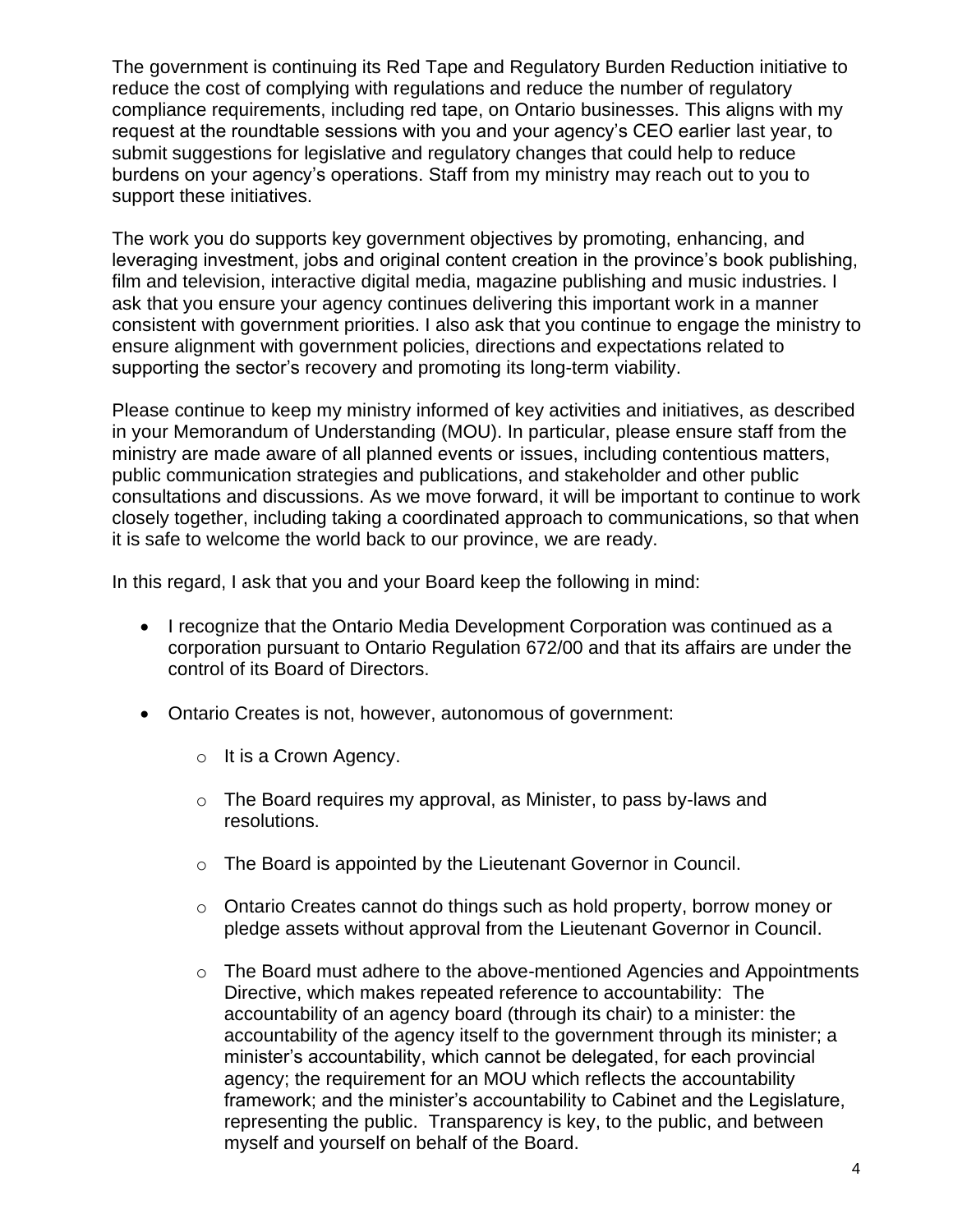- The MOU, which you and I signed in 2020, whose purpose includes establishing the accountability relationships between myself as Minister and yourself on behalf of Ontario Creates. These include:
	- $\circ$  The Board of Directors is accountable, through me as Minister, to the Legislative Assembly in exercising its mandate.
	- $\circ$  Accountability is a fundamental principle to be observed in the management, administration and operations of Ontario Creates.
	- $\circ$  The Board acknowledges that it is accountable to me, through you, for governance and oversight of Ontario Creates.
	- $\circ$  Ontario Creates and my ministry have a duty to work together in a mutually respectful manner. We agree to avoid duplication of services wherever possible.
- In addition to accountabilities, the MOU also addresses responsibilities, including:
	- o My responsibility to report and respond to the Legislative Assembly on the affairs of Ontario Creates.
	- o When appropriate or necessary, my responsibility to take action or direct that Ontario Creates take corrective action with respect to its administration or operations.
	- $\circ$  Keeping you informed of the government's priorities and broad policy directions for Ontario Creates.
	- $\circ$  Through this letter, my responsibility to outline the high-level expectations, key commitments and performance priorities for Ontario Creates.
	- o My responsibility to recommend to central agencies any provincial funding to be allocated to Ontario Creates.
	- o Your responsibility to seek strategic policy direction from me.
	- $\circ$  Your responsibility to ensure timely communications with me regarding any issues or events that may concern or can reasonably be expected to concern me as Minister.
- The MOU also confirms that both you and I recognize that the timely exchange of information on the operations and administration of Ontario Creates is essential for me to meet my responsibilities for reporting and responding to the Legislative Assembly on the affairs of Ontario Creates.
- The foregoing are just some examples of MOU accountabilities and responsibilities. I recommend that your CEO and every Board member review the MOU in its entirety on a regular basis.